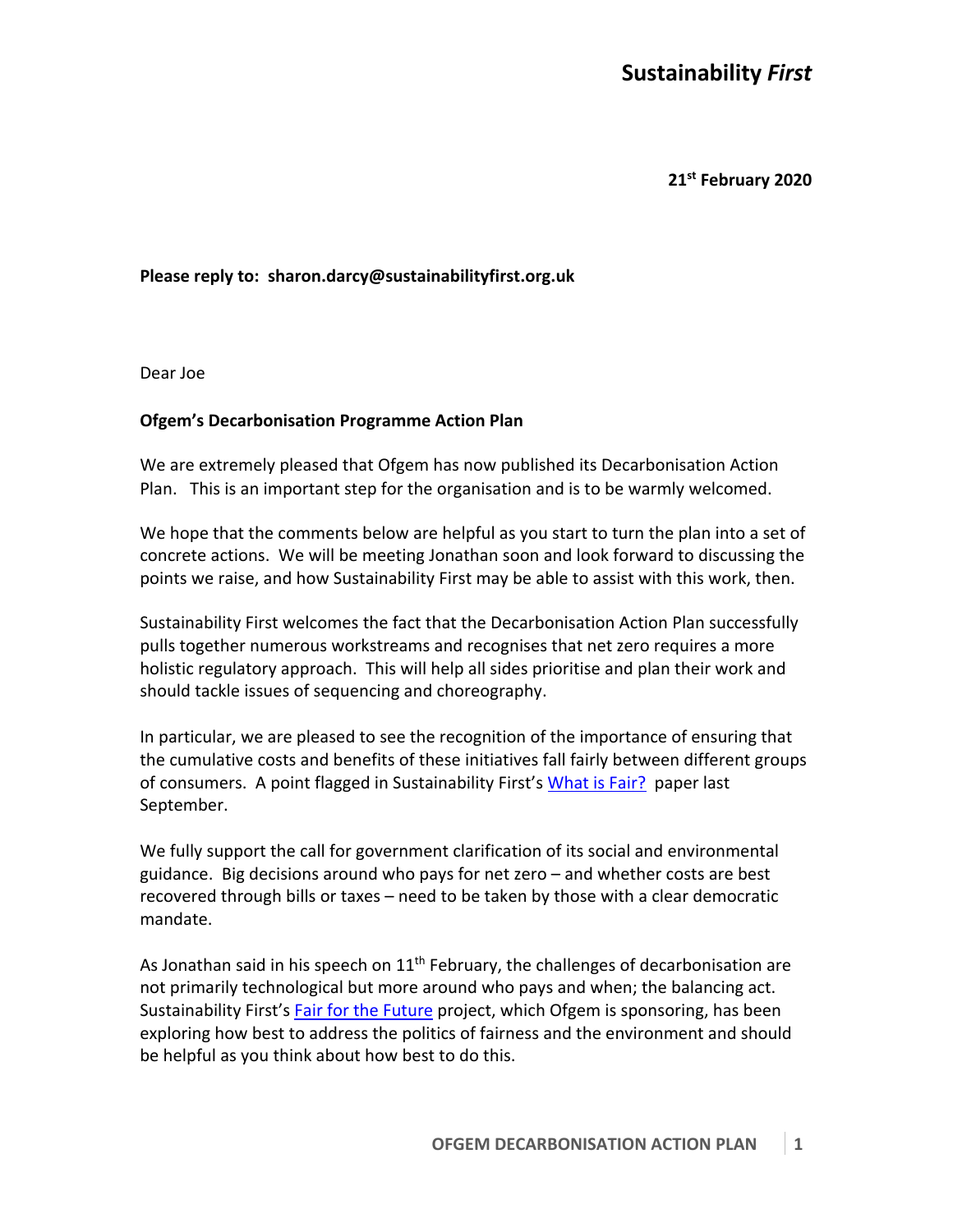Ensuring a just transition is going to be a considerable strategic challenge over the decades ahead. How we get from A to B and ensure that interests are balanced in a fair way in the process, is not 'in the bag' and will require considerable attention. We would note that even if Government commits to address the issue of who pays for decarbonisation through taxation, there will still be a significant amount of work for Ofgem to do to understand the distributional impacts of regulatory decisions. We are keen to work with Ofgem as it develops it's thinking in this area, particularly in terms of inter-generational impacts.

We are very pleased to see a focus on adaptive regulation. The proposals for network price-controls - for a net zero 're-opener' and strategic innovation fund - start to set out what this could look like.

There are several areas, however, where we consider the plan could be strengthened.

## **1. Monitoring, reporting, evaluating and demonstrating impact**

Net zero is a 'long-haul strategic challenge' and milestones along the way are vital. Although we appreciate the extent of uncertainty, the plan is short on dates and any indication of how Ofgem will assess its impact in this area. Setting some markers for when different decisions need to be made (without picking winners or being prescriptive about the process etc) would be a helpful first step.

Sustainability First has argued hard for consistent approaches in RIIO2 on environmental reporting - for the sectors and companies – to give assurance on how far companies and Ofgem are monitoring emissions reduction and therefore 'getting it right'. Without such an evidence base *and* sector wide analysis (eg do individual company plans look sensible? Are they consistent? etc), it is difficult to assess whether the scale and pace of change are sufficient. The plan is silent on the role of environmental reporting as a basic building block in progress towards net zero.

## **2. Enabling more regional approaches**

Although the plan recognises the importance of regional approaches, Sustainability First considers that it needs to go further in this area. More detail is needed on how the regulatory model will change from being essentially top down to recognising the increasingly decentralised nature of the energy system and the potential role of local solutions.

This needs to take account of technology (local generation and flexibility services etc) *and* local needs and preferences. The latter will require going beyond 'touring board meetings' and local customer immersion sessions, useful though these may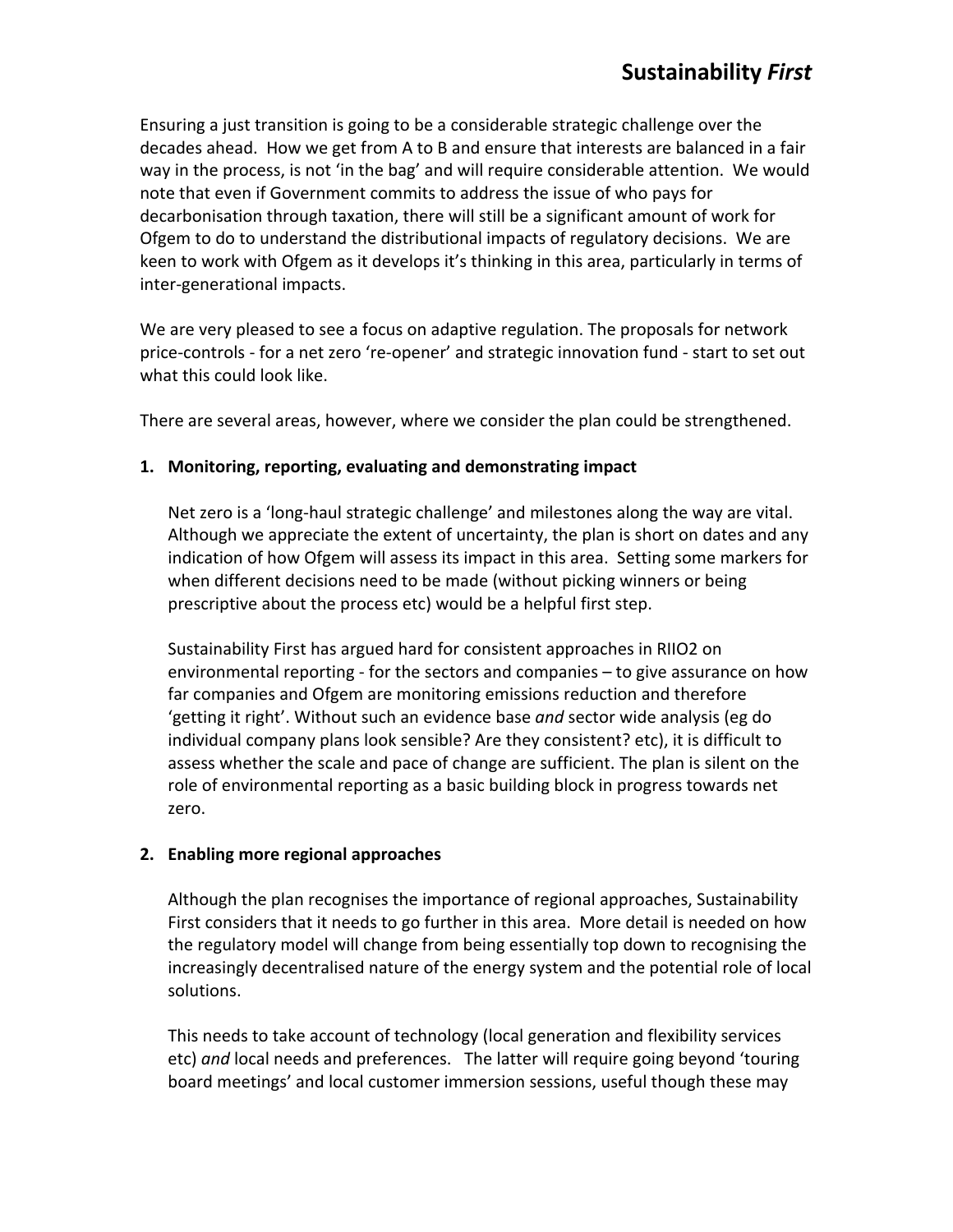be, to a more fundamental consideration of how Ofgem restructures itself and systematically approaches its work in this regard.

The RIIO price controls will be key for putting thinking in this area into practice. Rapid progress towards a net-zero and decentralised world, and a smooth and costefficient energy transition will require significant new collaboration and coordination at a regional and local level.

Sustainability First has argued strongly for a new incentive to recognise a DNO regional leadership role - to promote outcomes on regional, community and local approaches to energy balancing and supply. The assets and geographic footprint of each electricity distribution network constitute a major 'public good'.

We consider that DNOs should be appropriately incentivised on specific outcomes for a regional leadership role, to:

- Step-up to a bigger regional role on low-carbon facilitation and green growth and development;
- Demonstrate specific outcomes in support of regional- and communityenergy; and
- Catalogue major barriers to regional, community and local delivery including where DNOs or DSOs have agency to 'unblock' steps needed.

Ofgem's Decarbonisation Action Plan recognises some of the complexities around aligning responsibilities and democratic mandates in this area: "*Where localities or regions have secured or made early commitments, the long-term costs will be reduced and/or the risk that assets will be stranded is also reduced. Boundaries of network companies do not fit neatly with local and regional government structures. Where costs are socialised broadly within an area of democratic accountability, we may be able to support proposals for additional funding, for example through network price controls. But where funding needs to be cross subsidised from outside an area of accountability then the trade-offs may be different and our decisions will, where appropriate, need to account for this*."

Further discussion around this and what it might mean in practice is needed – recognising the fact that democratically elected local authorities, transport authorities, universities etc may be too stretched to proactively engage on these topics. Thought is needed as to how to build the capacity of these groups to enable them to do this and to ensure that engagement is as easy as possible (eg webinars, piggybacking on existing conferences that they may be going to etc).

**3. Getting an appropriate balance between electricity and gas and the need to reduce carbon stocks / emissions now**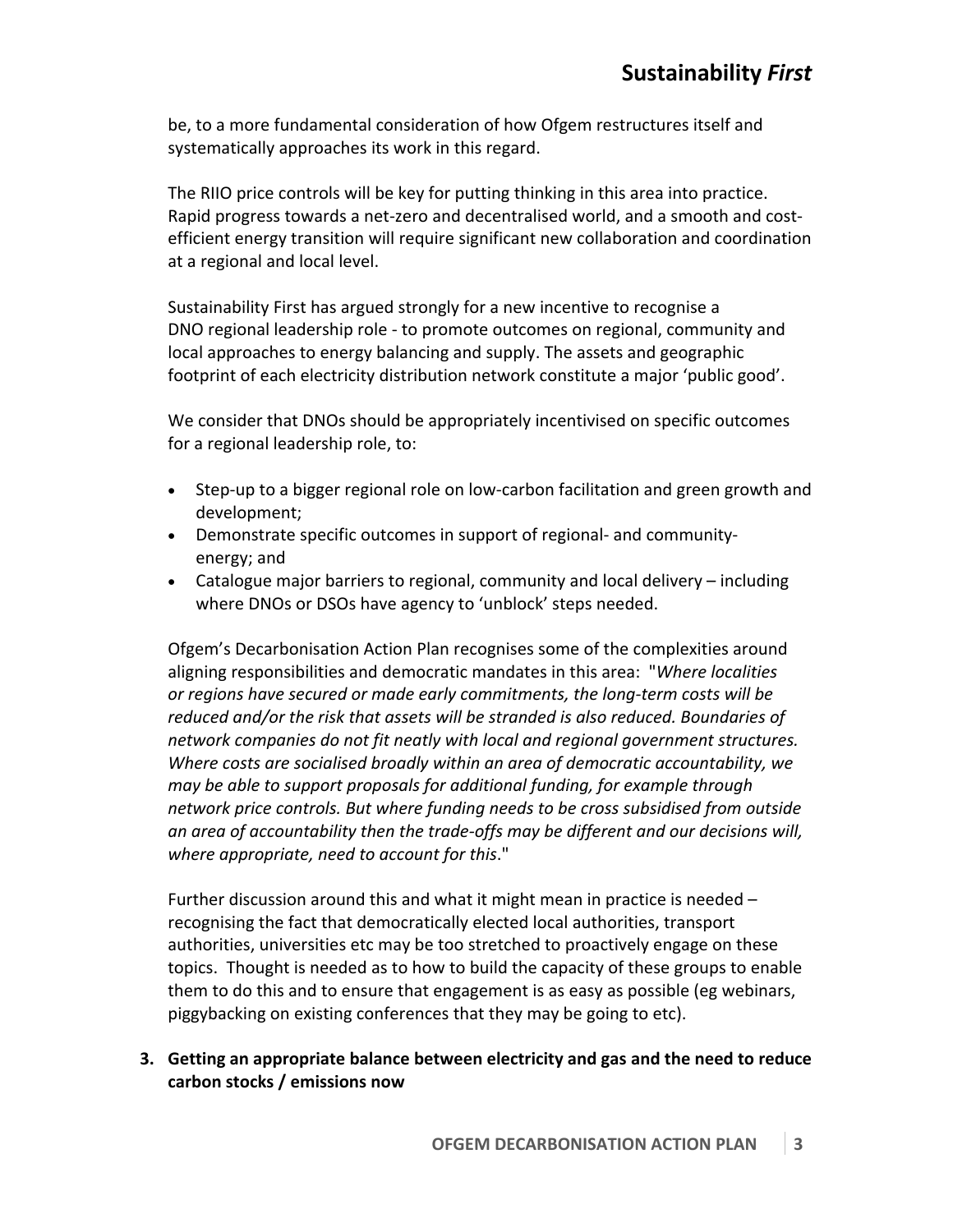The plan is more focused on electricity than gas. One of the few new policy decisions included is that Ofgem will be asking HSE to review the gas mains replacement programme given the likely decline in demand for gas. Given there are very strong arguments for mains replacement to reduce methane leakage and to create a hydrogen ready network this is a strange policy to include. What it suggests is a presumption that electrification is the way forward on heat which is a policy call that has not yet been taken.

Science makes clear that it is the cumulative carbon emissions that matter ("it's about stocks not flows"). That means there needs to be at least as much focus on what can be done to reduce emissions now as there is on the endgame. This point is totally lacking in the plan; there are no reference to driving reductions in methane on the gas side or SF6 (sulphur hexafluoride) on the electricity side. These come within the list of targeted greenhouse gases that Ofgem acknowledges it needs to worry about and have higher global warming potential than carbon dioxide.

A cross-sector plan and reporting is needed is on SF6 - and how this will be tackled to hit net zero – in RIIO2. Any such cross-industry SF6 plan would need to cover transmission and distribution and:

- Support an industry-wide strategy on new equipment;
- Clearly prioritise what switch-gear equipment to replace and when;
- Tell a convincing story about why Transmission is a main priority but recognise the volume issue associated with DNOs (number of switch gear units);
- Coordinate with: the CCC carbon budget trajectories; other sectors (eg rail); (EU/international) supply chain etc; and
- Consider consent/planning constraints on replacing existing small SF6 units with larger-sized switch-gear on small city / constrained sites.

## **4. Getting the right culture in place to navigate through uncertainty**

The plan rightly notes that decarbonisation requires trade-offs. But net zero is not just about justifying new strategic investment. It could helpfully say more about encouraging the shift in mindset and culture that delivering on net zero will require.

This is vital if companies are to make the 'right' judgements in the face of significant disruption - and to move away from more prescriptive regulation. It is also a potentially missed opportunity. Investors are starting to demand more on decarbonisation and taking a greater interest in 'ESG' ('Environmental, Social and Governance') reporting. A clearer alignment by Ofgem with the responsible business agenda could amplify the impact of the Plan.

We do not underestimate the importance of pulling the harder levers of policy and regulation to deliver decarbonisation. However, overlooking these softer levers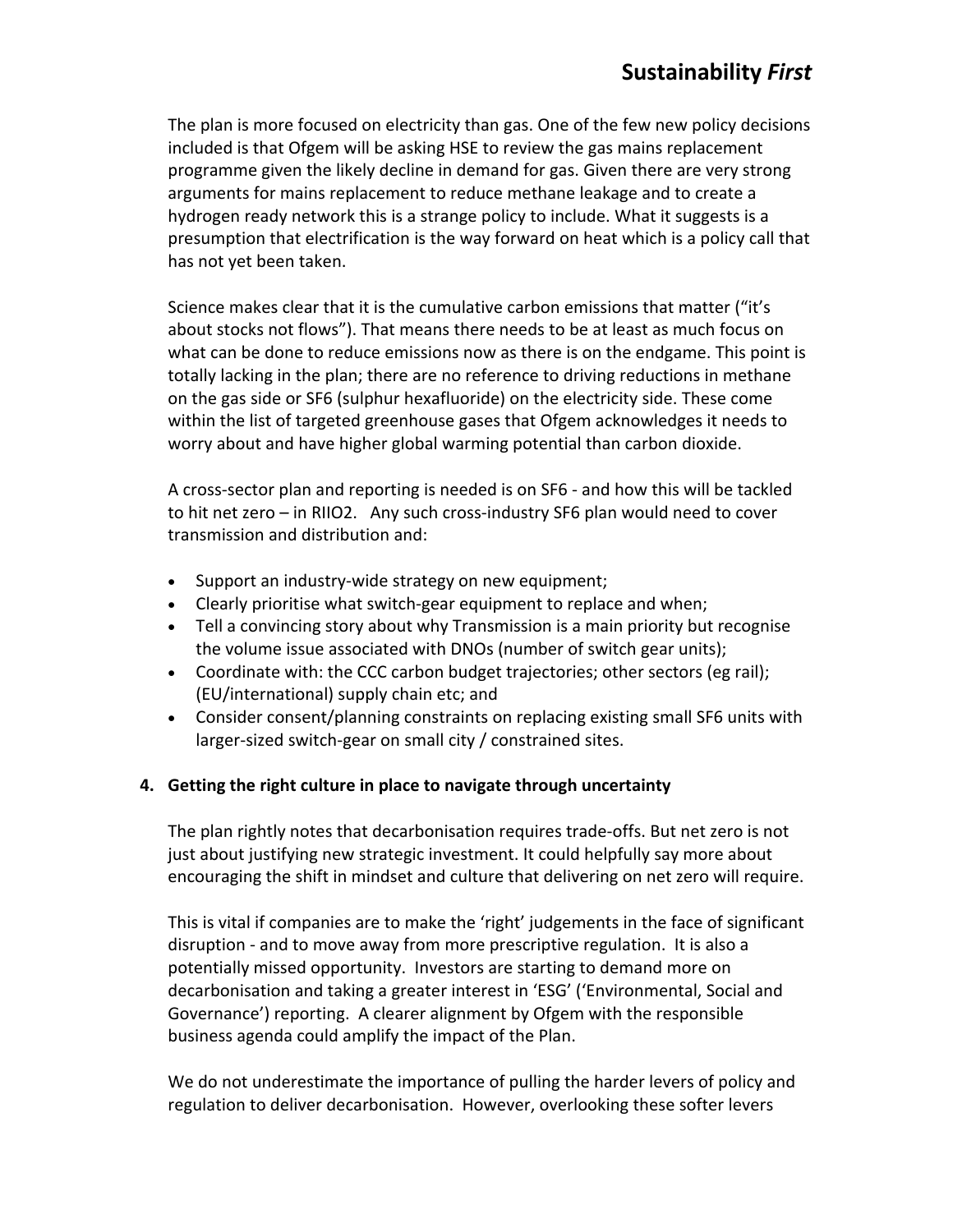could have a cost. Values, corporate and regulatory behaviours and relationships, meaningful community engagement and collaborative approaches are notable by their absence in the Plan.

These softer levers become more important as the demand-side really starts to flex and energy as a service develops; and when all sides have to cope not just with mitigation but also adaptation. When extreme weather brings the wires down or floods a substation, behaviour and relationships are key to recovery, public understanding and tolerance.

## **5.** E**nsuring customers in vulnerable situations are not left behind in the transition**

Work is needed to explain how this will be done given shifting patterns of disadvantage in a warming world. The Plan implies that vulnerability will be treated in a separate workstream to Ofgem's decarbonisation work. If this is the case, opportunities for 'smart inclusion' for those who cannot flex (eg don't have EVs, are private renters and can't install smart kit etc) may not be fully integrated into net zero agendas. Moreover, consideration of smart inclusion extends beyond household customers, to others at risk of being left behind in the transition. For example, certain business segments or particular regions.

The plan does not explain what Ofgem is doing to identify what the future touch points of customers in vulnerable situations may be under different decarbonisation scenarios. Without this analysis, it is difficult to target support and prioritise actions.

## **6. Transparent, robust and joined-up decision making and governance**

To build trust and confidence in the transition, it will be important to make the role and remit, terms of reference, membership expertise, key data points / sources of analysis etc of the proposed Net Zero Advisory Group clear. Getting this right, and providing adequate support for this group, will be crucial if this is to be successful. There are useful lessons to be learned from the Ofgem Challenge Group process here.

Given that one of the key challenges that Jonathan has highlighted will be the balancing of different interests, being able to explain at a corporate level how the social agenda, including but not limited to vulnerability, will be brought together and integrated with the environmental agenda around decarbonisation, will be important.

If the only place that this comes together is the Board, this could present problems down the line in terms of being able to explain how trade-offs were dealt with and the basis on which key decisions were made. The Board will want to consider how it fulfils its sustainable development duty in this context.